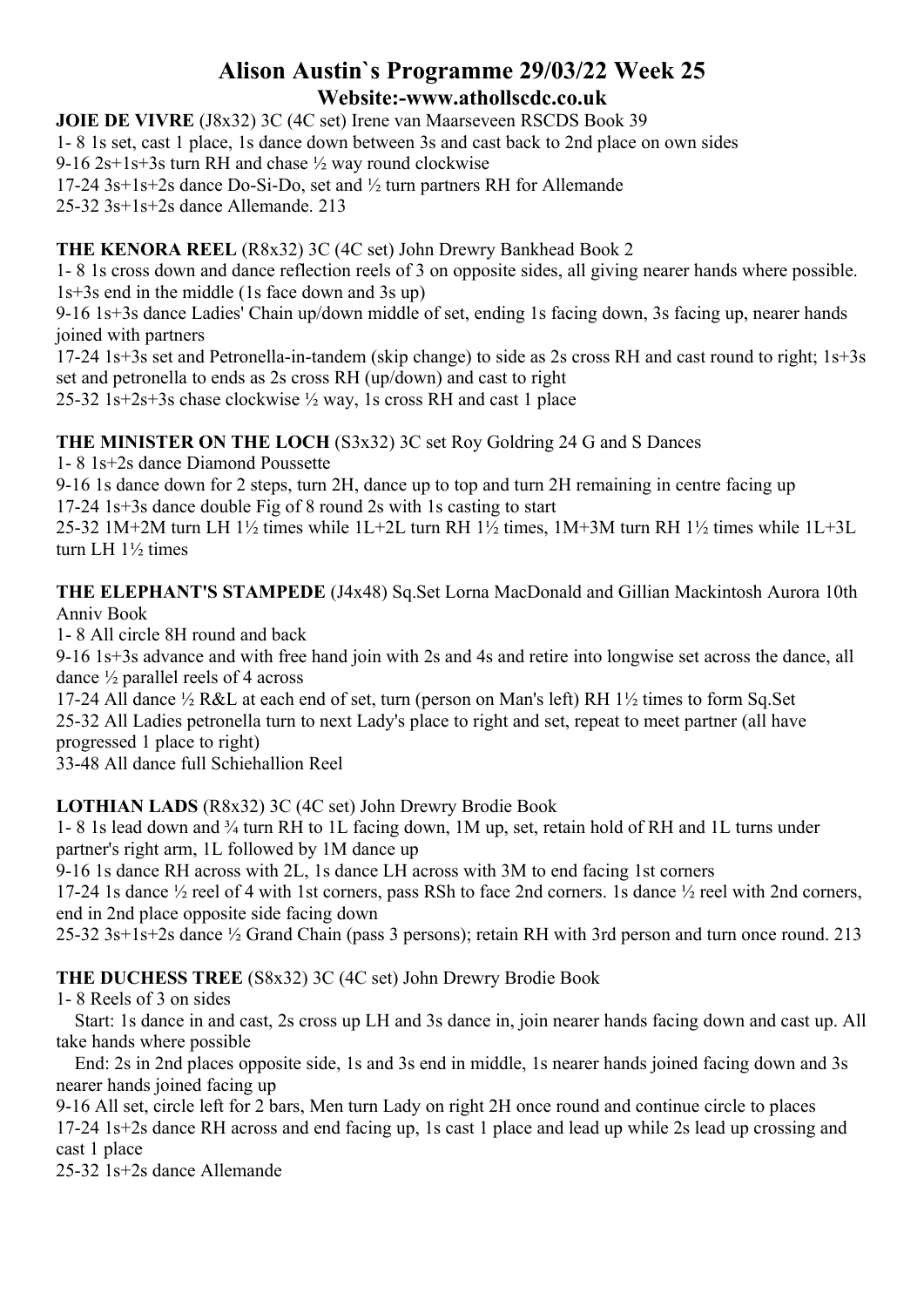#### **CHRISTINE M PHILLIPS** (J8x32) 3C (4C set) John Brenchley RSCDS Book 46

1- 8 1s set advancing and lead down below 3s crossing 1s cast to 2nd place opposite sides and turn LH to face 1st corners

9-16 1s dance ½ reel of 4 with 1st corners, 1s turn 3rd corners (pstn) RH and turn LH to face 2nd corners 17-24 1s dance ½ reel of 4 with 2nd corners, 1s turn 4th corners (pstn) RH and turn LH to Man facing up Lady down

25-32 1M+3s (at top) also 1L+2s dance RH across, 1s turn LH to 2nd place own sides while 2s+3s chase ½ way clockwise

**\*PEACOCKS IN THE GLEN** (R4x32) 4C set Alison Austin (2015), RSCDS Dunfermline 90th

Anniversary Dances (9)

1- 8 1s+4s set, cast down/up and dance ½ Fig of 8 round end couples (2s and 3s step up/down bars 3-4)

9-16 1s+4s dance RH across and face corners; 1s+4s turn corners 1½ LH (or birl) to change places

17-24 2s+3s dance RH across, turn corners  $1\frac{1}{2}$  LH (or birl) to end  $2(1)(4)3$ 

25-32 1s+4s Set & Link; 1s dance ½ Fig of 8 down round 3s while 4s dance ½ Fig of 8 up round 2s. 2413

# **Interval**

**AUCHINELLAN JIG** (J8x32) 3C (4C set) Alice McLean Auchinellan Collection

1- 8 1s+2s set, dance RH across once round, 1s cast to 2nd place as 2s dance up

9-16 1s dance reflection reel of 3 on own sides (down between 3s to start)

17-24 1s dance  $\frac{1}{2}$  Figs of 8 (1M up with 2s and 1L down with 3s), 2s+1s+3s chase clockwise  $\frac{1}{2}$  way

25-32 1s dance diagonal R&L (1M crossing down and 1L crossing up to start)

#### **THE CUMBRAE REEL** (R8x32) 3C (4C set) RSCDS Book 28

1- 8 1s+2s dance ½ R&L, 2s cross RH while 1s dance up to top to form a line of 4 across facing up, 1s+2s set and turn right to face down

9-16 1s+2s dance down in line, turning right dance back to top 1s ending back-to-back facing other partner 17-24 1s+2s dance RSh reel of 4 across and 1s end facing 1st corners

25-32 1s turn 1st corners RH, turn partner LH, turn 2nd corners RH and turn partners LH to 2nd place own sides

#### **\*ATHOLL ANNIVERSARY STRATHSPEY** (S4x32) (4C set) Alison Austin, Atholl 60th

1-4 1s+2s also 3s+4s, dance the first four bars of a tourbillon:-

`(Bars 1-2) All couples turn with both hands halfway round. After one bar, 1M releases his left hand to dance into 2W`s place, while 1W dances into her original place. 2W similarly releases her left hand to dance into 1M's place, while 2M dances into his original place. 3s+4s couples do likewise' `(Bars3-4) All set to opposite couple`

5-8 1s+2s, also 3s+4s , dance four hands round to the left. Finish all facing own partner on the side lines 9-16 All dance reels of four on the side lines, giving right shoulder to partner to start. Finish facing own partner on the side lines

17-20 All dance half a grand chain, one bar per hand. Finish facing own partner on the side lines, halfway round the set

21-24 3s+4s, also 1s+2s, dance the second four bars of a tourbillon. Finish in the order 3412, all on opposite side

`(Bars 21-22) All couples turn with both hands halfway round. After one bar, 1W releases her left hand to dance into 3W's place, while 1M dances back into 3M's place. 2M similarly releases his left hand to dance into 4M's place, while 2W dances into 4W's place, 3s+4s do likewise `(Bars-23-24) All cross over with partner giving right hand`

- 25-28 2s dance up the middle of the set and curve into top position. 3s+4s+1s step down on bars 27-28
- 29-32 All set on the side lines and, giving right hand, cross over